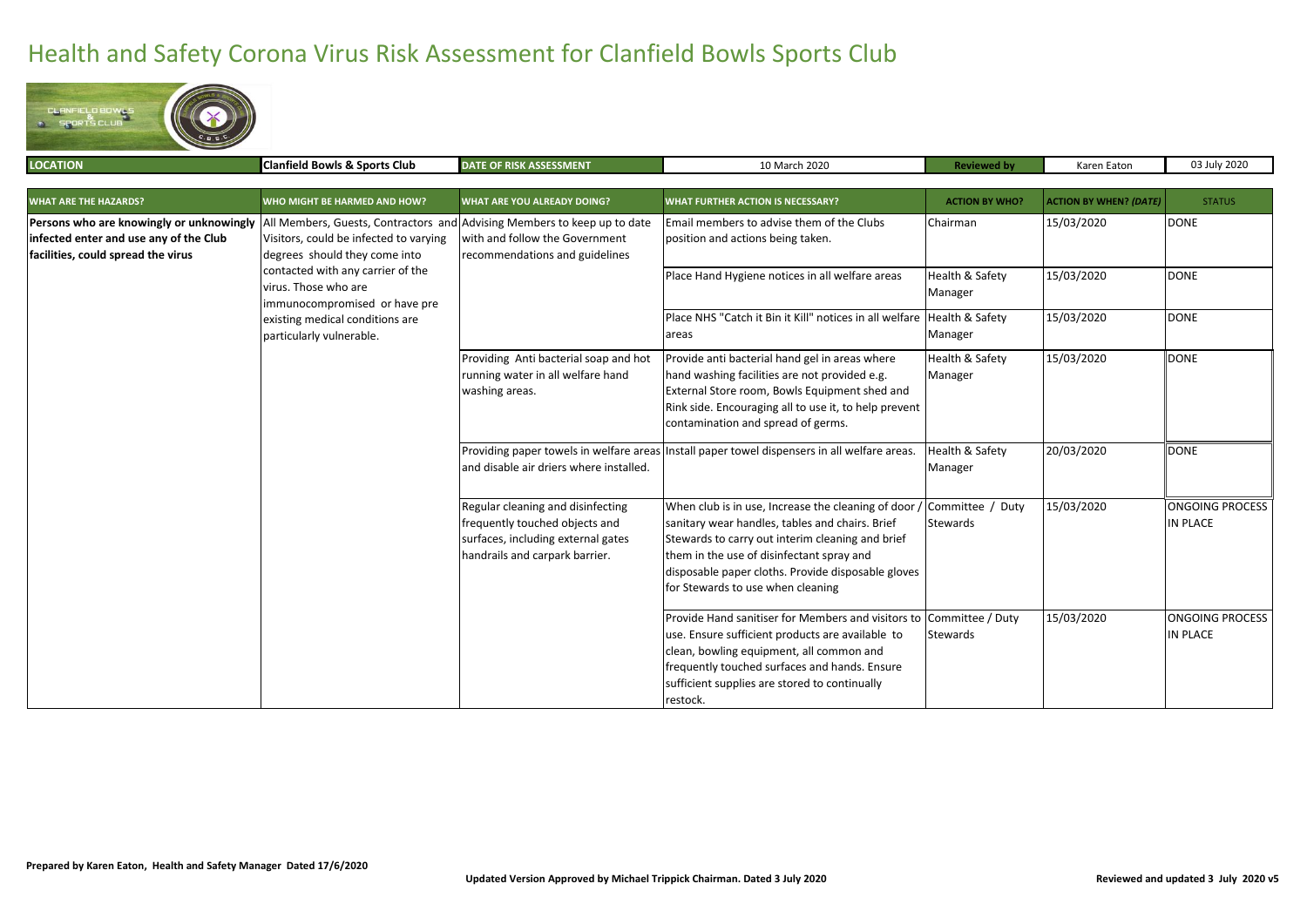## Health and Safety Corona Virus Risk Assessment for Clanfield Bowls Sports Club

| <b>WHAT ARE THE HAZARDS?</b>                | WHO MIGHT BE HARMED AND HOW?                                                                                                                                                                | <b><i>NHAT ARE YOU ALREADY DOING?</i></b>                                                                                                                                                                          | <b>WHAT FURTHER ACTION IS NECESSARY?</b>                                                                                                                                                                                                                                                                                                                                                                                                                        | <b>ACTION BY WHO?</b>           | <b>ACTION BY WHEN? (DATE)</b> | <b>STATUS</b>                      |
|---------------------------------------------|---------------------------------------------------------------------------------------------------------------------------------------------------------------------------------------------|--------------------------------------------------------------------------------------------------------------------------------------------------------------------------------------------------------------------|-----------------------------------------------------------------------------------------------------------------------------------------------------------------------------------------------------------------------------------------------------------------------------------------------------------------------------------------------------------------------------------------------------------------------------------------------------------------|---------------------------------|-------------------------------|------------------------------------|
| social distancing requirements              | Visitors, could be infected to varying<br>degrees should they come into<br>contacted with any carrier of the<br>virus. Those who are using Clubs<br>facilities, including the car park area | to take place on days and at times,<br>Restricting those on site to only those<br>needed to carry out and over see the<br>works or deliveries.                                                                     | Contractors work and deliveries may impact All Members, Guests, Contractors and Arranging planned works and deliveries Discuss and agree contractors method statements<br>before works commence. Ensure any urgent<br>when the club is not open to members. emergency works are managed to prevent<br>unnecessary contamination of the premises and<br>those using them. Ensure affected areas are<br>properly cleaned and sanitised on completion of<br>works. | Facilities Manager<br>Committee | 02/07/2020                    | <b>ONGOING PROCESS</b><br>IN PLACE |
| Duty Stewards may become ill and unfit to   | There may be insufficient volunteers                                                                                                                                                        | Encouraging more members to train as                                                                                                                                                                               | Create a standby back up rota of volunteers for                                                                                                                                                                                                                                                                                                                                                                                                                 | Rota Manager                    | 30/03/2020                    | <b>ONGOING PROCESS</b>             |
| work their shift. Some Stewards are related | available to enable to club to continue volunteer Stewards.                                                                                                                                 |                                                                                                                                                                                                                    | organised events such as event evenings, roll ups                                                                                                                                                                                                                                                                                                                                                                                                               |                                 |                               | IN PLACE                           |
| and consideration needs to be given to the  | Anyone attending the club may be put                                                                                                                                                        | Written briefing notes and procedures                                                                                                                                                                              | Ensure Duty Stewards are prepared to follow the                                                                                                                                                                                                                                                                                                                                                                                                                 | Rota Manager                    | 01/07/2020                    | <b>ONGOING PROCESS</b>             |
| fact if one of the family becomes infected  | at risk if Government guidelines on                                                                                                                                                         | distributed to Stewards, explaining the                                                                                                                                                                            | new guidelines and procedures. Ensure they know                                                                                                                                                                                                                                                                                                                                                                                                                 |                                 |                               | IN PLACE                           |
| then the likelihood is the remaining family | social distancing and hygiene are not                                                                                                                                                       | new guidelines and responsibilities                                                                                                                                                                                | and understand the procedure to follow in the                                                                                                                                                                                                                                                                                                                                                                                                                   |                                 |                               |                                    |
| members would also be at risk of infection. | followed.                                                                                                                                                                                   | their responsibilities.                                                                                                                                                                                            | event they are unable to report for duty, or                                                                                                                                                                                                                                                                                                                                                                                                                    |                                 |                               |                                    |
|                                             |                                                                                                                                                                                             |                                                                                                                                                                                                                    | become unwell and need to go home.                                                                                                                                                                                                                                                                                                                                                                                                                              |                                 |                               |                                    |
| Transfer of virus between individuals       | Those ignoring / forgetting social<br>distancing guidelines, and making<br>physical contact with others. Not<br>maintaining hygiene<br>recommendations.                                     | Encouraging regular and thorough<br>hand washing or use of Hand Sanitiser<br>when washing facilities are not<br>available. Ensuring tissues are available<br>for members to capture their coughs,<br>sneezes, etc. | Discourage unnecessary hand contact to prevent<br>contamination. Display signs reminding 2 metre<br>distancing.                                                                                                                                                                                                                                                                                                                                                 | Committee / Event<br>organisers | 01/07/2020                    | <b>ONGOING PROCESS</b><br>IN PLACE |
| Members who are in the Clinically           | Those within these groups may suffer                                                                                                                                                        | Encourage those within these groups                                                                                                                                                                                | Continue to remind all Members to keep up to                                                                                                                                                                                                                                                                                                                                                                                                                    | Committee / Event               | 17/06/2020                    | <b>ONGOING PROCESS</b>             |
| <b>Vulnerable or Clinically Extremely</b>   | more serious symptoms which could                                                                                                                                                           | including, those over 70 years of age                                                                                                                                                                              | date and follow the Government Guidelines,                                                                                                                                                                                                                                                                                                                                                                                                                      | organisers                      |                               | IN PLACE                           |
| vulnerable Groups may not follow            | prove fatal if they come into contact                                                                                                                                                       | without underlying health conditions,                                                                                                                                                                              | especially for those in the vulnerable groups. Do                                                                                                                                                                                                                                                                                                                                                                                                               |                                 |                               |                                    |
| <b>Government Guidelines</b>                | with an infected person who may or                                                                                                                                                          | to continue to follow the Government                                                                                                                                                                               | not call on Stewards who are in the Clinically                                                                                                                                                                                                                                                                                                                                                                                                                  |                                 |                               |                                    |
|                                             | may not be displaying obvious                                                                                                                                                               | Guidelines.                                                                                                                                                                                                        | extremely Vulnerable Group until after their                                                                                                                                                                                                                                                                                                                                                                                                                    |                                 |                               |                                    |
|                                             | symptoms of COVID-19.                                                                                                                                                                       |                                                                                                                                                                                                                    | shielding restrictions have been lifted. (Currently                                                                                                                                                                                                                                                                                                                                                                                                             |                                 |                               |                                    |
|                                             |                                                                                                                                                                                             |                                                                                                                                                                                                                    | 31st July 2020)                                                                                                                                                                                                                                                                                                                                                                                                                                                 |                                 |                               |                                    |
| Social Distancing is not adhered to.        | Anyone using the Club facilities                                                                                                                                                            | Displaying signs to remind people to<br>remain 2 metres apart from anyone                                                                                                                                          | Ensure only those who have booked to be on site<br>are allowed on site. Continue to monitor & remind                                                                                                                                                                                                                                                                                                                                                            | <b>All</b>                      | 17/06/2020                    | <b>ONGOING PROCESS</b><br>IN PLACE |
|                                             |                                                                                                                                                                                             | not in their same household or social                                                                                                                                                                              | Members its ok to step back or politely ask others                                                                                                                                                                                                                                                                                                                                                                                                              |                                 |                               |                                    |
|                                             |                                                                                                                                                                                             | bubble. Restricting the number of rinks                                                                                                                                                                            | to keep their distance when necessary. Ensure the                                                                                                                                                                                                                                                                                                                                                                                                               |                                 |                               |                                    |
|                                             |                                                                                                                                                                                             | available to play to 4 of the 8.<br>Restricting the total number of people                                                                                                                                         | total number of people on site at anyone time                                                                                                                                                                                                                                                                                                                                                                                                                   |                                 |                               |                                    |
|                                             |                                                                                                                                                                                             | on site to ensure we adhere to the                                                                                                                                                                                 | does not, prevent 2 metre social distancing nor                                                                                                                                                                                                                                                                                                                                                                                                                 |                                 |                               |                                    |
|                                             |                                                                                                                                                                                             | Government guidelines and maintain                                                                                                                                                                                 | does it exceed the Governments maximum agreed<br>number for a social event.                                                                                                                                                                                                                                                                                                                                                                                     |                                 |                               |                                    |
|                                             |                                                                                                                                                                                             | social distancing at all times.                                                                                                                                                                                    |                                                                                                                                                                                                                                                                                                                                                                                                                                                                 |                                 |                               |                                    |
|                                             |                                                                                                                                                                                             |                                                                                                                                                                                                                    |                                                                                                                                                                                                                                                                                                                                                                                                                                                                 |                                 |                               |                                    |